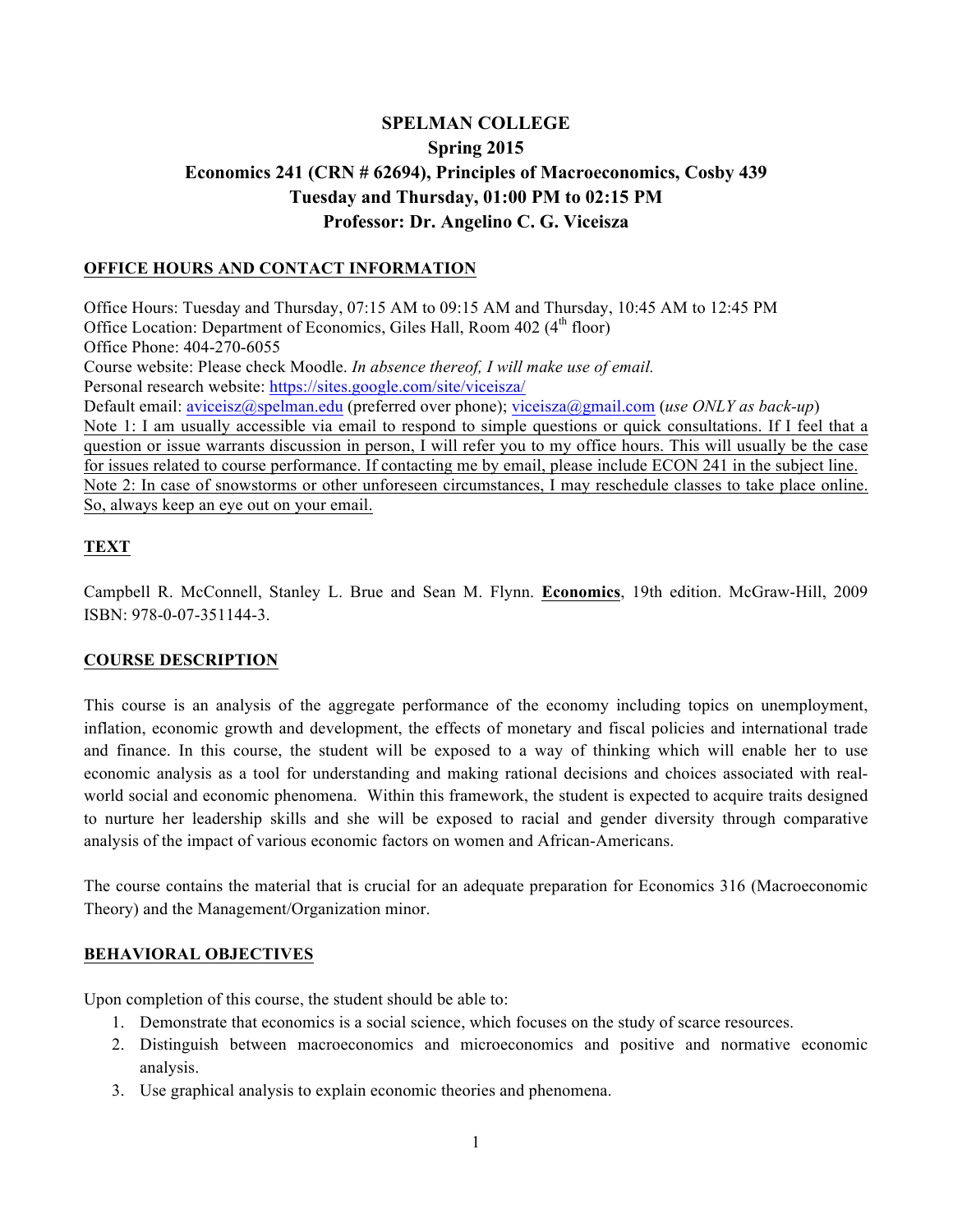- 4. Describe the laws of supply and demand.
- 5. Measure the performance of the economy through use of national income accounting.
- 6. Explain the relationship between the business cycle and inflation and recession.
- 7. Calculate and interpret price indexes.
- 8. Demonstrate an understanding of the Keynesian Model.
- 9. Apply aggregate demand and supply analysis to the Keynesian and classical models.
- 10. Delineate between fiscal and monetary policies.
- 11. Explain the impact of various taxes on after-tax income distribution.
- 12. Demonstrate an understanding of the role of money, the banking system and the Federal Reserve in the economy.
- 13. Explain the effect of international trade on world economies.
- 14. Distinguish between types of economic systems.
- 15. Describe economic conditions in poor countries.
- 16. Critique economic analyses in both written and oral form, demonstrating logical arguments, clarity, precise articulation, and creativity.

### **JUSTIFICATION FOR FOUR CREDITS**

This is a four credit, three contact-hour course. To justify the additional credit, the student will be required to:

- 1. Complete quizzes and critiques (for credit) and other assigned exercises (not for credit).
- 2. Read assigned book chapters (see course outline).

### **COURSE GRADING**

The course grade will be determined by:

| Two $(2)$ exams                  | $30\%$ (15% each)                                    |
|----------------------------------|------------------------------------------------------|
| One (1) comprehensive final exam | 30%                                                  |
| Quizzes                          | $15\%$ (six out of eight: 2.5% each)                 |
| Article critiques                | 15% $(3\%$ for critiques 1, 2, 4; 6% for critique 3) |
| Attendance and participation     | 10% (attendance: $7.5\%$ ; participation: $2.5\%$ )  |

The following grading scale will be employed:

| Percentage Earned | Grade Earned | Percentage Earned | Grade Earned                                                                                                    |  |
|-------------------|--------------|-------------------|-----------------------------------------------------------------------------------------------------------------|--|
| $93 - 100$        | A            | $75 - 78$         | $C+$                                                                                                            |  |
| $90 - 92$         | A-           | $70 - 74$         |                                                                                                                 |  |
| $87 - 89$         | $B+$         | $65 - 69$         | $C-$                                                                                                            |  |
| $83 - 86$         | В            | $62 - 64$         | D+                                                                                                              |  |
| $79 - 82$         | В-           | $58 - 61$         | D; below $57$<br>F                                                                                              |  |
|                   | .            |                   | the contract of the contract of the contract of the contract of the contract of the contract of the contract of |  |

**Note: (1) The above scale should be regarded as approximate as the instructor reserves the right to make adjustments in awarding final grades. (2) I typically grade exams on a curve.**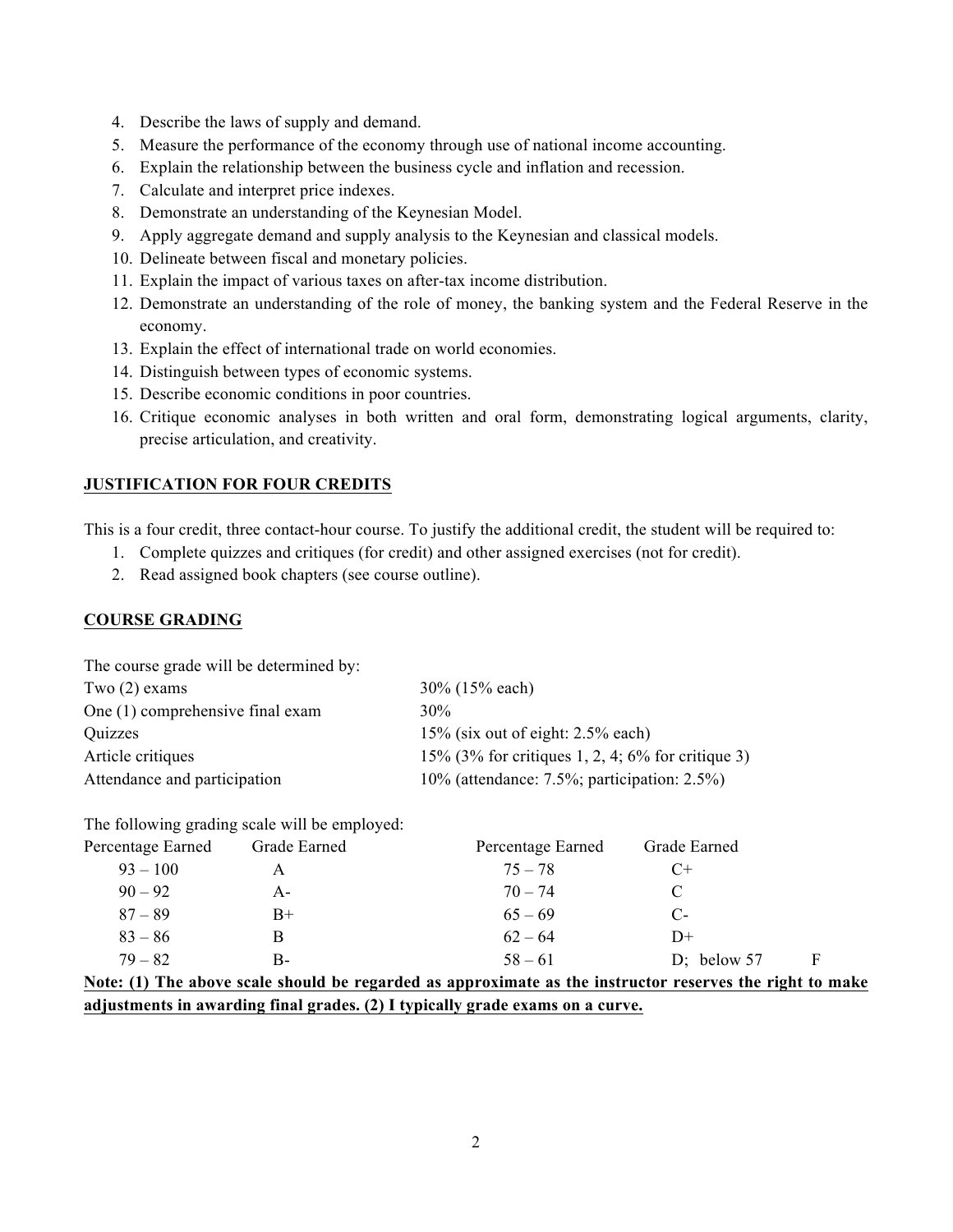## **ARTICLE CRITIQUES**

One component of the course is to write a summary/critique (see formatting requirements below) of four (4) articles. Additional guidelines on what is expected in the summary/critique will be posted on the Moodle site; however, crudely the critique should comprise the following components:

- 1. A clear statement of the issue being examined by the author.
- 2. A clear statement of the position taken by the author on the same issue.
- 3. The student's critical evaluation of the position taken by the author on the issue.
- 4. The relationship between the issues in the article and the content of the course. If the student would like to further complement her discussion with economic concepts seen "outside of the course"; that is fine, as long as the student stays within the page limits. Priority should be given to topics discussed in the course!

There will be four (4) article critiques (see course outline for due dates and Moodle site for articles):

- 1. Critique 1 (an overview of macroeconomics)
	- Gregory N. Mankiw, "The Macroeconomist as Scientist and Engineer," *Journal of Economic Perspectives* 20 (4), Fall 2006, pp. 29-46.
- 2. Critique 2 (a more technical overview of macroeconomics)
	- Robert E. Lucas Jr., "Some Macroeconomics for the 21st Century," *Journal of Economic Perspectives* 14 (1), Winter 2000, pp. 159-168.
- 3. Critique 3 (some fiscal policy)
	- A compendium of articles obtained from the Economist and Business Week regarding the "fiscal cliff".
- 4. Critique 4 (some monetary policy)
	- Synthesize a collection of Federal Open Market Committee (FOMC) statements over the past few years (available at http://www.federalreserve.gov/monetarypolicy/fomccalendars.htm#18545).

Critiques 1, 2 and 4 should follow the standard guidelines posted on the Moodle site. Content-wise they should address the issues and questions discussed in the guidelines. Format-wise they should be 2-3 pages in length with Times New Roman 12 point font, double spaced and 1 inch margins all around.

Critique 3 should follow the same standard guidelines with the following exceptions. Content-wise it should have a stronger focus on using the models and material discussed in class to analyze the main issues and synthesize the compendium of articles. For example, the explicit use of graphs, equations, or verbal description of economic concepts and logic are strongly encouraged. Format-wise the critique should be 8-9 pages in length; all else should be the same as for critiques 1, 2 and 4. While the student is allowed to use and cite alternate sources, I do NOT want to see simple copying/pasting from (online) sources. The aim is to show that you can truly apply material discussed in class to analyze real world economic issues.

### **QUIZZES**

Quizzes are due by 11:59 PM of the day after they have been assigned. The dates listed in the course outline are **due dates**, which implies that the quizzes will typically be made available the day before. Quizzes will be completed and submitted via Moodle and will close at midnight. This means that the student's submission should be complete by 11:59 PM. **The student should plan accordingly since late submissions will receive a zero (0).** Please avoid losing points in this unnecessary manner by starting on time.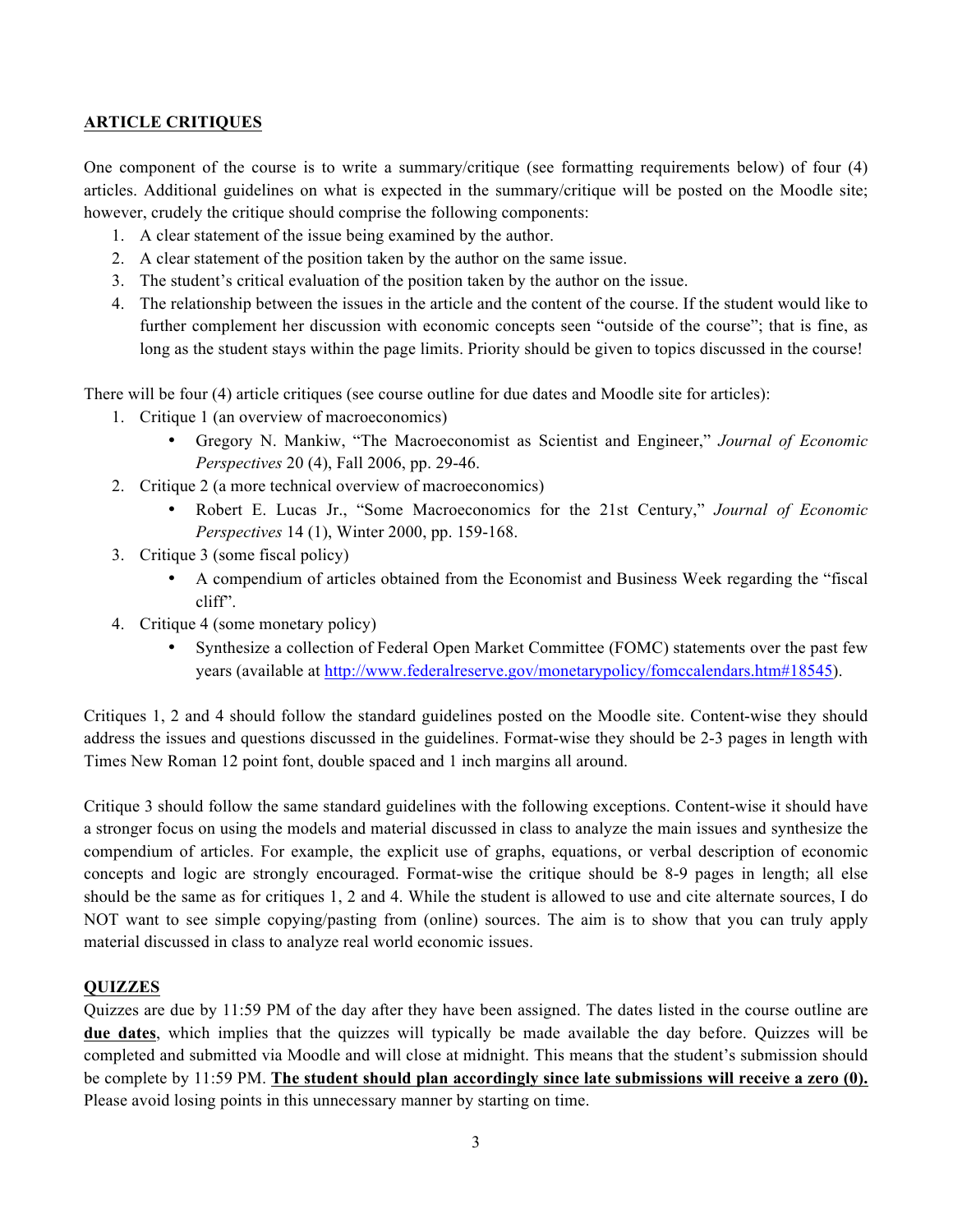# **MAKE-UP POLICIES AND EXTRA CREDIT**

- 1. **REGULAR EXAMS:** There are absolutely **NO** make-up exams, whether the absence is excused or not. In case an absence is excused by the Office of the Dean within a week of the missed exam date, I reserve the right to prorate the weight of the missed exam over the remaining exams.
- 2. **FINAL EXAM:** The final exam absolutely **CANNOT** be made up. If a student misses the final exam, she will receive a zero (0) for the exam. An exception **may** be made if a student seeks approval from me **PRIOR** to the exam by providing a valid documented excuse approved by the Office of the Dean. Even in this case, I still reserve the right to deny the student's request.
- 3. **QUIZZES:** There are absolutely **NO** make-up quizzes, whether the absence is excused or not. I will drop the two (2) lowest quiz grades when determining the student's overall grade. For example, if a student misses two quizzes, she will receive a zero (0) but those will be dropped.
- 4. **CRITIQUES:** There are absolutely **NO** make-up critiques, whether the absence is excused or not. Unlike the quizzes, I will **NOT** drop any of the critique grades. If a student misses an article critique, she will receive a zero (0).
- 5. **TARDINESS:** Late submissions will **NOT** be accepted. They will receive a zero (0) even if late by one second.
- 6. **EXTRA CREDIT:** It is my experience that most students fail to submit all possible assignments. As such, it does not make economic sense to give opportunities for extra credit since students are not making use of the opportunities already afforded to them. So, I will **NOT** give extra credit, regardless of the student's circumstances.

# **THERE ARE NO EXCEPTIONS TO ANY OF THESE RULES.**

# **ACCESS TO EXAMS**

Exams in this course are not permitted to enter "the public domain". Although there is no obligation to allow the student to review exams after they have been reviewed in class and collected, if a student wishes to review her exam, I will attempt to accommodate her during office hours.

# **ATTENDANCE AND PARTICIPATION POLICY**

Class attendance and participation are mandatory, as these are integral parts of the class. *As such, 10% of your class grade comes from these components.* Please note the following:

- 1. Attendance is taken at the beginning of each class.
- 2. For students who have the habit of arriving after the class begins (late arrival), I reserve the right to count late arrivals as absences. The student is considered late if she is not present when class begins. I typically count tardiness as an absence if the student arrives after I finished taking attendance. In case of excessive lateness (ten minutes after class begins), I reserve the right to bar a student from entering the classroom.
- 3. If a student misses zero (0, no) classes, she receives 100 for the attendance portion of her grade. If a student misses one (1) unexcused class, she receives 95 for attendance. If a student misses two (2) unexcused classes, she receives 90 for attendance. Any student with three (3) or more unexcused absences will receive a zero (0) for attendance. *This means that this student loses 7.5% of her course grade.* The work session is mandatory and typically, missing it is as if one is missing the lecture.
- **4. Any student with five (5) or more absences (***excused or unexcused***) will be administratively withdrawn from the course. I will email the student a notification and proceed by processing such withdrawal through the Offices of the Dean of Undergraduate Studies and the Registrar.**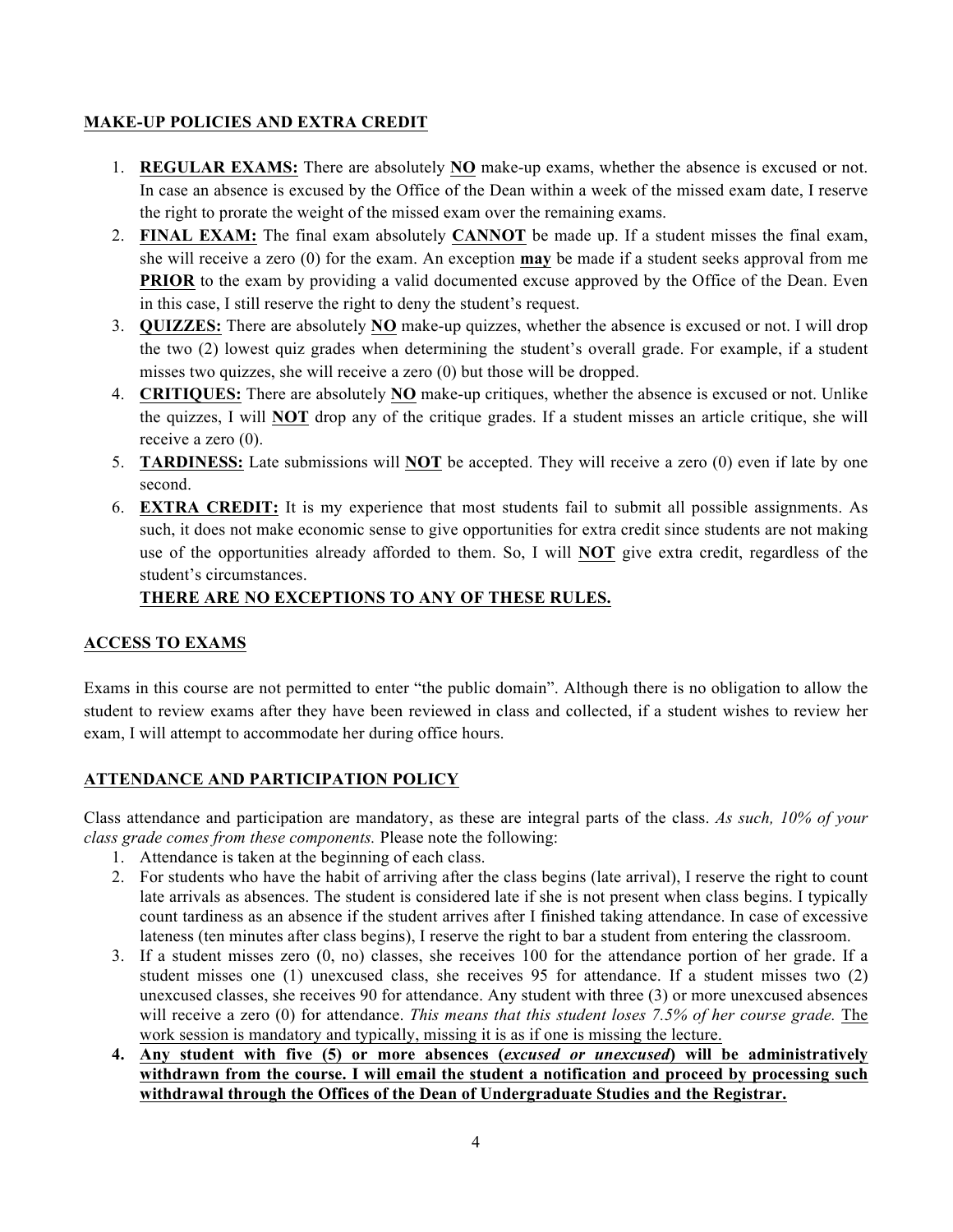5. Class participation will be judged based on thoughtful questions and discussions **and** lack of disruptive behavior during class (see General Code of Conduct section of this syllabus). In particular, if a student uses her cell phone during class (without my permission), she will receive a zero (0) for the participation portion of her grade. *This means that this student loses 2.5% of her course grade.* **THERE ARE NO EXCEPTIONS TO ANY OF THESE RULES.**

### **ACADEMIC INTEGRITY**

The following is Spelman College's **Academic Integrity Policy**:

"At the heart of Spelman College's mission is academic excellence, along with the development of intellectual, ethical and leadership qualities. These goals can only flourish in an institutional environment where every member of the college affirms honesty, trust, and mutual respect. All members of the academic community of Spelman College are expected to understand and follow the basic standards of honesty and integrity, upholding a commitment to high ethical standards. Students are expected to read and abide by the Spelman College Code of Conduct (see current Spelman College Student Handbook) and are expected to behave as mutual and responsible members of the Spelman College academic community. Students are expected to follow ethical standards in their personal conduct and in their behavior towards other members of the community. They are expected to observe basic honesty in their work, words, ideas, and actions. Failure to do so is a violation of the Spelman College Academic Integrity Policy. Violators of the Academic Integrity Policy stated above will be subject to the sanctions outlined in the Spelman College Bulletin."

### **GENERAL CODE OF CONDUCT (INCLUDING TECHNOLOGY AND CELL PHONE USE POLICY)**

It is understood that any student participating in this course will conduct herself in a manner that is constructive and non-disruptive to the learning environment. This is out of mutual respect for the professor as well as her fellow students.

With this in mind, use of any form of technology—including computers and cell phones—is only allowed if it is absolutely necessary for the student's learning within the course. If so, the student should see me by the end of the first day of class to discuss and potentially obtain permission to use such a technology. Even if granted, I still reserve the right to revoke this privilege if I note in a future class that such technology is being used for purposes other than learning related to the course.

**In the absence of such permission, use of technologies is strictly prohibited unless the professor explicitly requests the students to use such technologies. The student should turn off her cell phone, pager, computer, or any other noise-making device while in class as these can generally be considered disruptive. Any such disturbances will result in automatic eviction from class. NO EXCEPTIONS!!!**

### **DISABILITY STATEMENT**

The following is Spelman College's **Disability Statement**:

"Spelman College is committed to ensuring the full participation of all students in its programs. If you have a documented disability (or think you may have a disability) and, as a result, need a reasonable accommodation to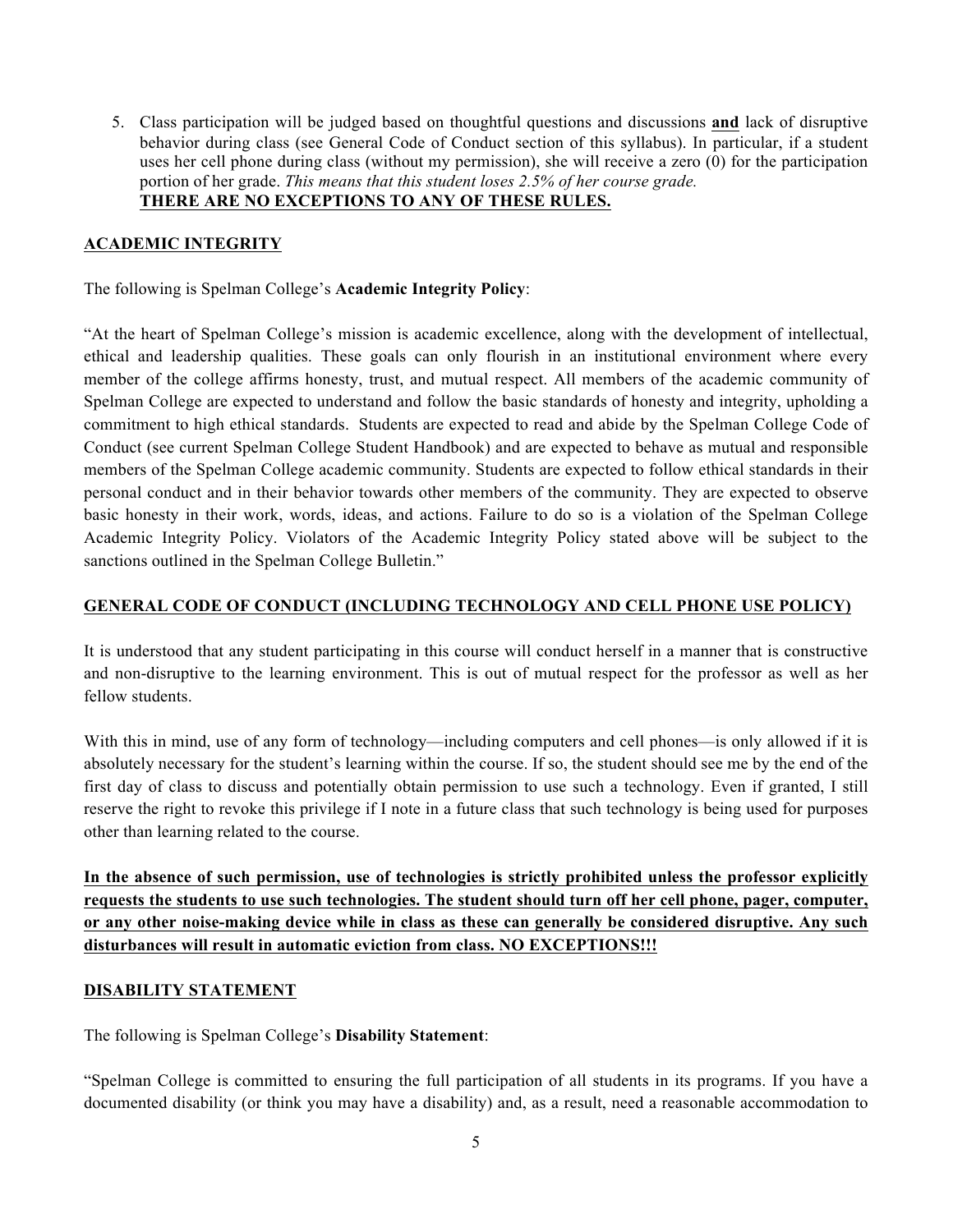participate in class, complete course requirements, or benefit from the College's programs or services, you should contact the Office of Disability Services (ODS) as soon as possible. To receive any academic accommodation, you must be appropriately registered with ODS. The ODS works with students confidentially and does not disclose any disability-related information without their permission. ODS serves as a clearinghouse on disability issues and works in partnership with faculty and all other student service offices. For further information about services for students with disabilities, please contact the ODS at 404-270-5289 (voice), located in MacVicar Hall, Room 106."

# **THE SPELMAN COLLEGE TEACHER CERTIFICATION PROGRAM**

For economics majors who are enrolled in the Spelman College Teacher Certification Program, the content of this course is consistent with the conceptual framework of the Department of Education—a framework that emphasizes the teacher as leader. As one of the departments which participate in the Teacher Certificate Program at the college, this framework has been shared and articulated by students and faculty within the Economics department. The course content is also consistent with the Georgia Quality Core Curriculum in Economics as well as the voluntary National Content Standards of the National Council of Economics Education.

### **LEARNING RESOURCES CENTER**

The Spelman College Learning Resource Center (see http://www.spelman.edu/academics/academicsupport/learning-resources-center) is located in the Milligan Building, 2nd floor. The Center provides peer tutors for various subject areas, including economics. The schedule of times when peer tutors will be available can be acquired from the Center. This is a valuable resource for student learning and students are urged to avail themselves of the Center. Peer tutors have previously been very successful students in the course.

# **GENERAL REMARKS**

- 1. Students are expected to plan their air travel at the end of the semester so that it does not conflict with the final exam. The same applies to other types of travel throughout the semester.
- 2. Students should select a "buddy" in the course from whom they can obtain materials in case they miss class. It is the student's responsibility to obtain such material and stay up to speed.
- 3. The syllabus provides a general plan for the course; deviations may be necessary.